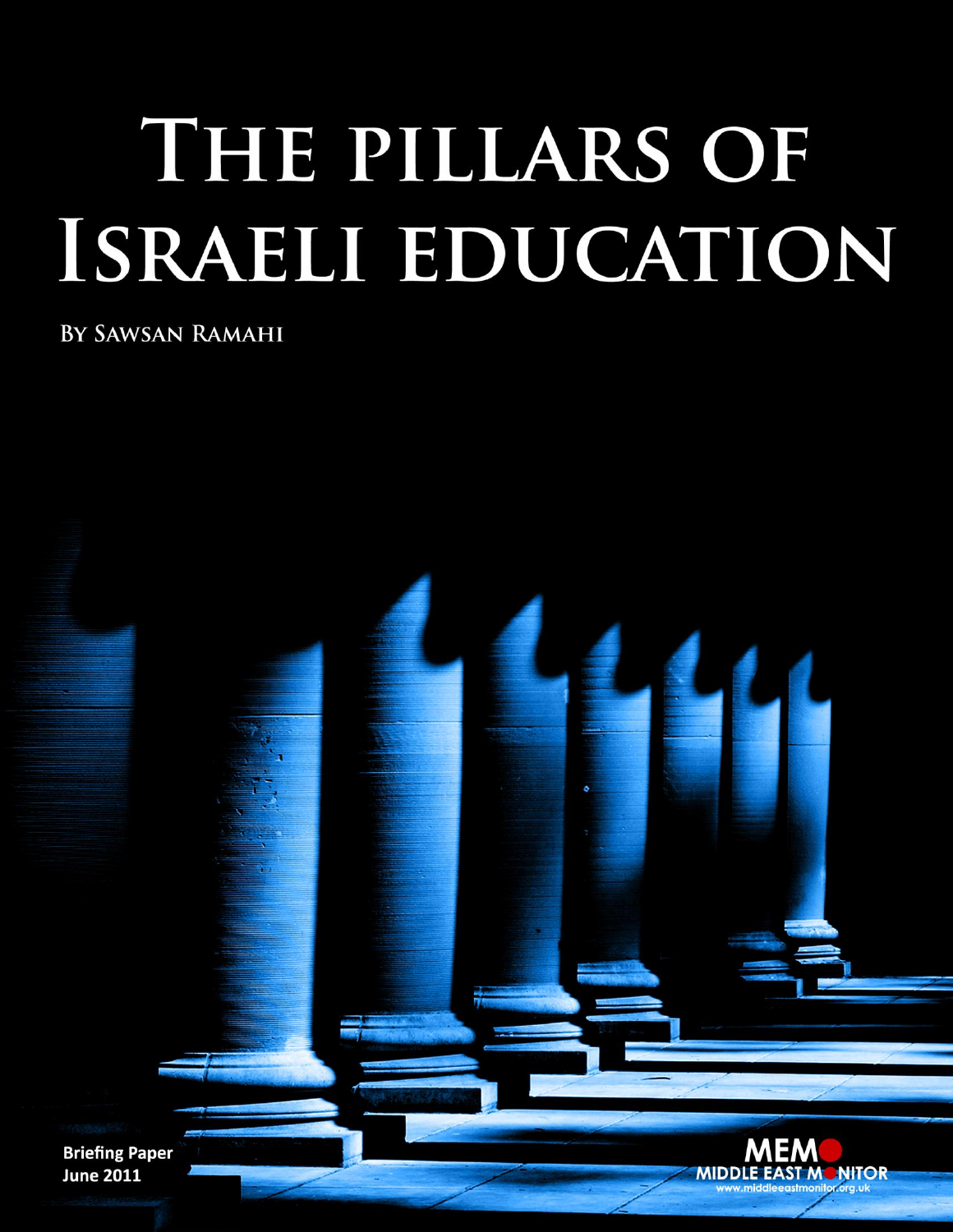

#### **BRIEFING PAPER**

**June 2011**

## **The pillars of Israeli education**

There has been much talk over the past ten years about the "new Middle East" which America has called for. This US project is based around four main areas:

- 1. The reformation of the political structure and governance in Arab countries.
- 2. Making fundamental economic changes.
- 3. Changing cultural values through the influence of the media.
- 4. Changing the educational curriculum.

The latter is the most serious of the four and the US administration has prepared a special report in this respect: "Washington's plan to change the curricula in Egypt and the Arab world". This is at the core of the Greater Middle East Project. While America focuses on the curricula in use in Arab states, which are generally designed according to US-Israeli interests, Washington turns a blind eye to the racism endemic in Israel's state curricula.

A serious analysis of the Zionist movement will show that education has been a priority before and after the establishment of the state of Israel. During the period of the British Mandate in Palestine, the Zionists pushed the British authorities to grant the Jewish Agency the right to develop the curricula for Jewish students while depriving the same right to the original owners of the land, the Arab Palestinians. Moreover, the British official appointed as the head of the Palestinian Education Administration set the curriculum in complianece with the Balfour Declaration and the British Mandate instrument which had been provided to develop the Palestinians' economic and social conditions in preparation for the establishment of a Jewish national home in Arab Palestine.

Israel was established on14 May 1948, when David Ben Gurion, the state's first prime minister, read the Declaration of Independence in Tel Aviv before a crowd of ultra-Zionists.

The document set out a number of key elements essential for the state's development. Key to this was the decision not to determine the nascent state's borders so that it could pursue an expansionist policy. Prompted by this, Israel developed an education philosophy to educate a young Zionist generation built upon the following concepts:

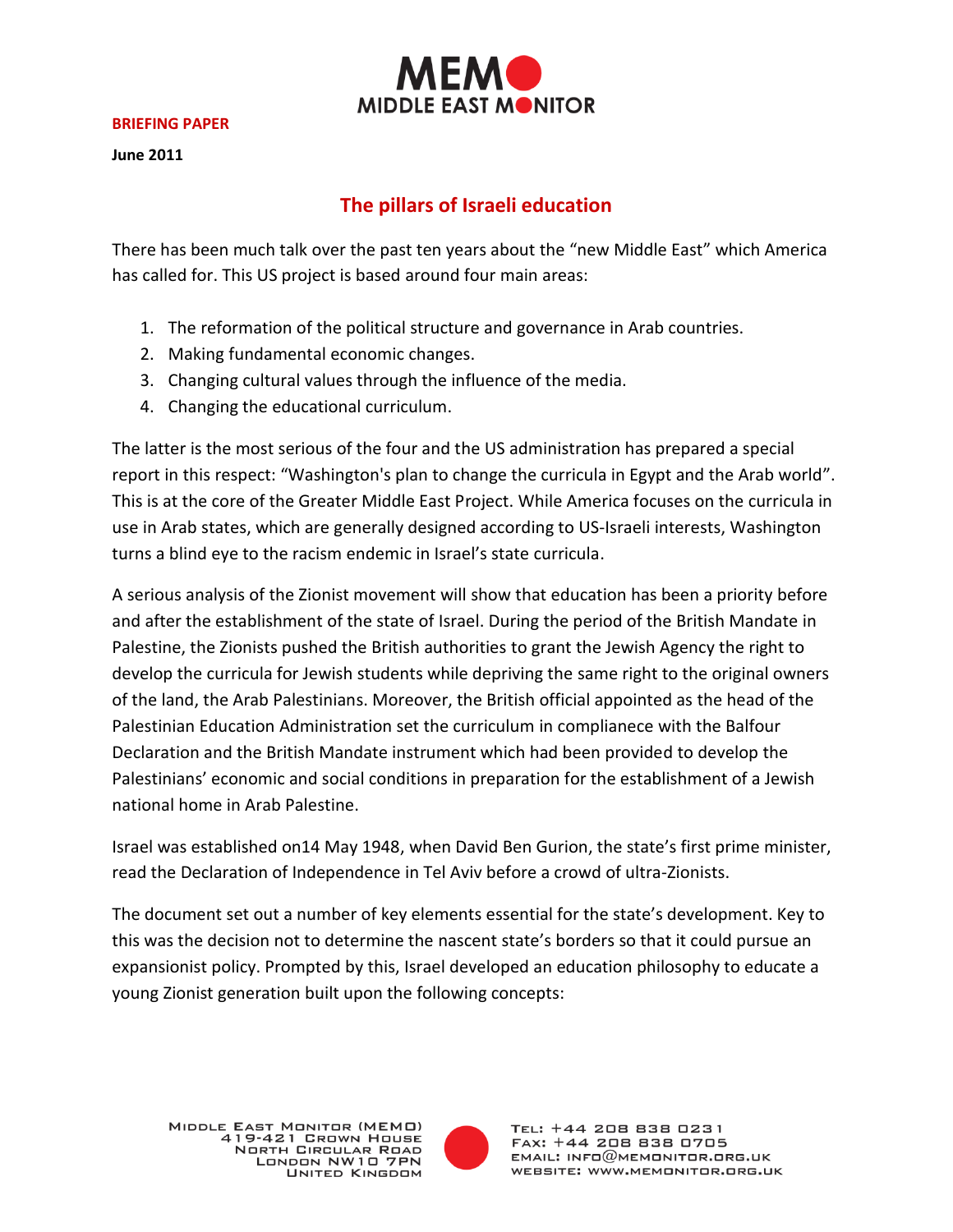

- Jews are a unified nation with one religion, one language and one home, Israel, and they must migrate to the new state.
- The land of Israel is the homeland of this nation to which Jews must return and stay attached.
- The Jewish nation will be reformed according to Jewish spirit, culture and religion, and the Hebrew language. This should apply to all Jews across the political spectrum, from the extreme right to the extreme left.
- The Torah in Hebrew will be considered as the main source of national history, geography of the country, the Hebrew language, Jewish history, national literature, and the basic content of nation's spiritual and moral traditions.
- The Jews are God's chosen people above all others. All gentiles (non-Jews) are there to serve the Jewish nation and all civilisations and sciences are inspired by the chosen people.
- Creating a permanent militarised society through military training of all citizens including the introduction of military training in schools and establishing organisations to stimulate the ideas of the younger generation towards hostility and contempt for Arabs.
- Feeding young Jews with the idea that the Arabs are working towards the extermination of the Jews and the destruction of the State of Israel. The school curriculum has been filled with pictures of Jewish heroes and the claim that God promised them power on the earth. Students are also reminded of the days of humiliation, [degradation](http://difaf.net/main/?p=3866) and genocide endured by the Jews at the hands of other people throughout the ages.

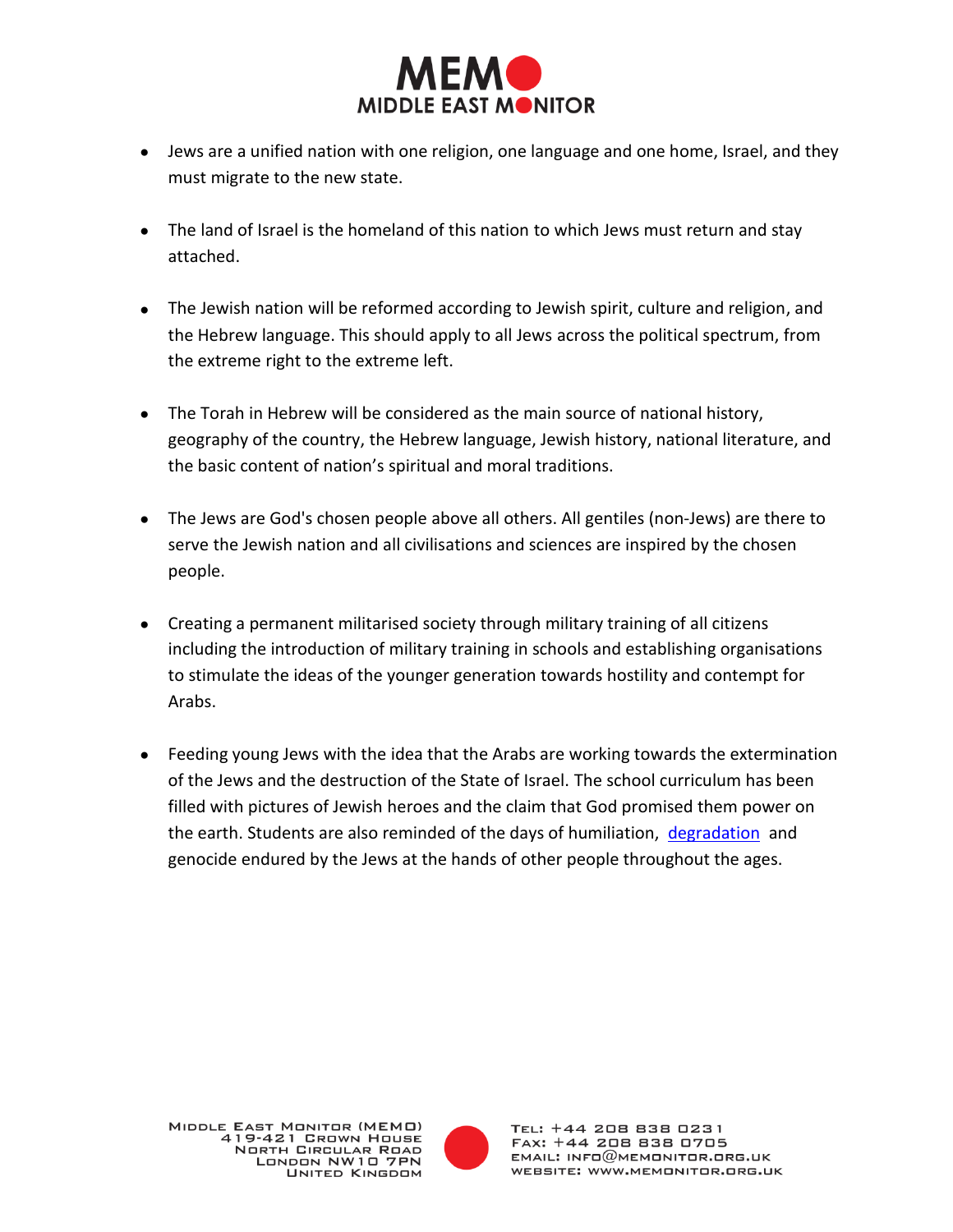

#### **Sources of Zionist education**

- 1. Researchers agree that the books that constitute the primary sources of Zionist education are the religious books of Judaism, particularly the Old Testament, along with commentaries and interpretations prepared by rabbis, known collectively as the Talmud. The latter contains original belief systems, moral guidance, historical judgements, and political, civil and religious laws. All represent the main source and bedrock of the educational process, in addition to the decisions of the Zionist leaders reached in 23 conferences over the years from 1897 to 1951.
- 2. The second source for Zionist education are the books of the founders of Zionism. For example, "Rome and Jerusalem" by Moses Hess (1812 -1875), "Self Liberation" by Benskr (1821-1891), and "The Jewish State" by Theodor Herzl (1860 -1904).

In addition, there are the writings of three intellectuals, which were milestones in Zionist history: Ahad Ha'am (1856-1927), the founder of cultural Zionist philosophy; Aharon David Gordon (1856-1922), and Vladimir Jabotinsky, who embraced the philosophy of power (1880- 1940).

Thus are Israeli students given comprehensive solutions to the issues arising from Zionism, notably the occupation of Palestinian land, settlements, immigration and the deportation of the Palestinians and their Arab neighbours, plus the frequent wars and military incursions through which Israel can occupy more land. Taking samples of the textbooks in use in Israeli schools, it is noticeable how aggression becomes part of the Israeli psyche; any land occupied by Israeli forces is de facto Israeli land. All the produce of the world is granted to the Jews from the Lord, and everything in the hands of the gentiles is nonetheless owned by Jews. Whatever is in the hands of gentiles should therefore be retrieved by all means for there is no life for the people of the earth without the Jews.

This education is not limited to older students; it starts at the [kindergarten](http://www.syrianstory.com/comment23-12.htm) stage through stories read in the kibbutzim, settlements, villages and cities.

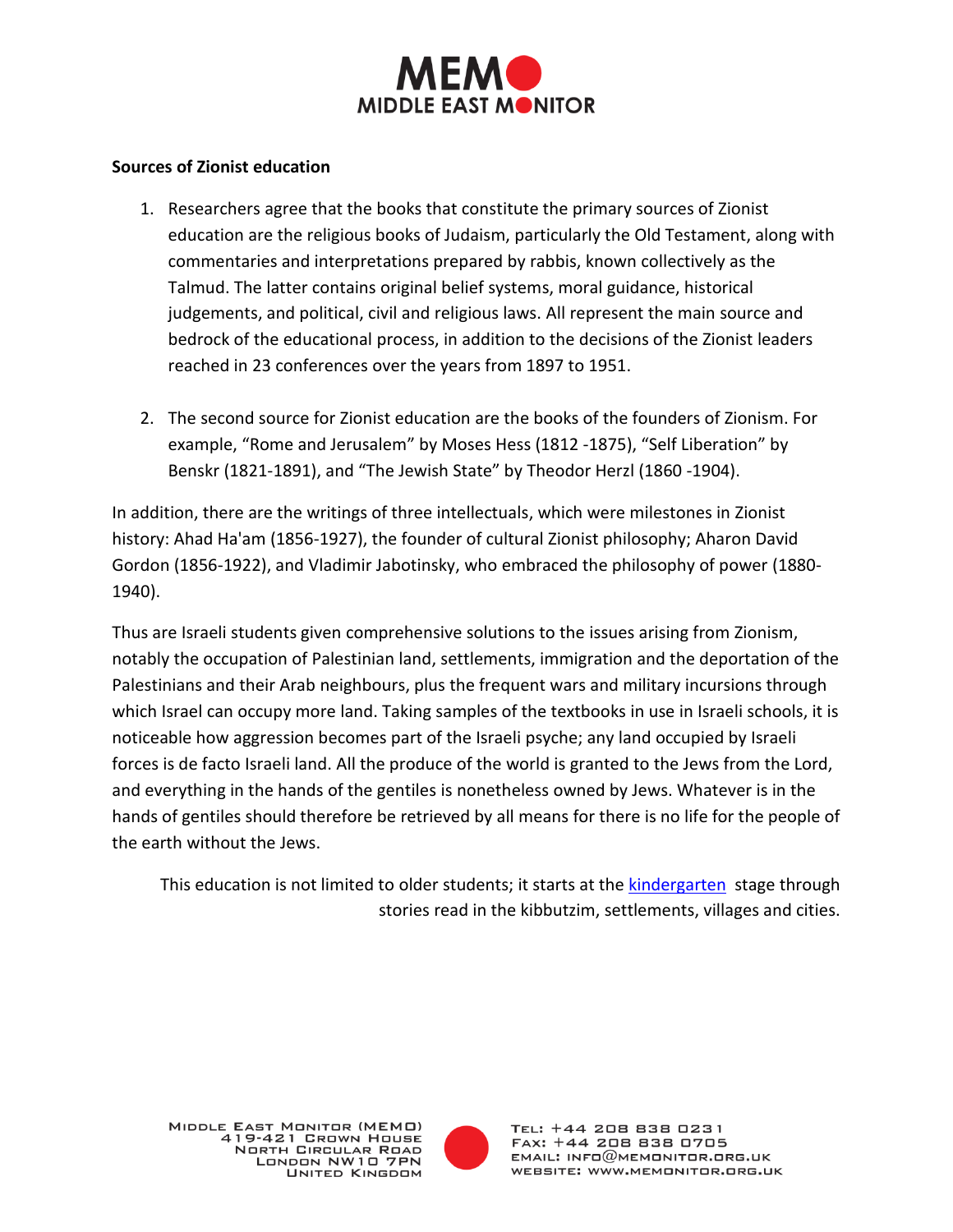

#### **Israel's education objectives**

- 1. Creating a unified society, as a prerequisite for the survival of the state. There are many Jewish sects and school is one place with various groups together.
- 2. Building a modern Jewish state based on civil and spiritual laws.
- 3. Preserving Jewish heritage in order to deepen and spread it among students in Israel. The Yearbook of Israel for the year 1956 confirmed that "one of the fundamental goals of education is to provide an in-depth knowledge of the Jewish cultural for the young Jews in Israel".
- 4. Reinforcing Israel at the core of worldwide Jewry and their interests. [Levy Eshkol,](http://elmo3alem.blogspot.com/2009/02/blog-post_07.html) Israel's Prime Minister in the early sixties, explained this in a world conference for young Jews: "The Jewish life in the world will be of a greater mark when Israel becomes its homeland and centre and we will make strenuous efforts to inculcate the feeling of belonging to Israel and the Israeli people in the Jewish youth."
- 5. The salvation of the Jewish people must not be merely a belief in the past, but should also reflect on today's daily life.
- 6. The present must be subject to continuous evaluation in the light of the "Jewish people's dreams" and reminiscences, and the Jewish past must be reflected in the educational system, because memorising that history, paying attention to work, and keeping faith in the integrated-renewed Jewish community are components needed to build the Jewish education philosophy.

#### **Recognition of Israel's racist education**

Evidence for the racist nature of Israeli education can be found in the work of two men who prepared analytical studies of stories, books and the literature of childhood:

In "Ugly faces in the mirror" (Tel Aviv, 1985), Professor Adir Cohen writes:

There are more than 1,500 books of different categories in the hands of the young Jewish generation that represent what can be described from superstructure as arrogance and contempt for all that is Arab and Muslim. These books can be found in every street or library and in any town or settlement. From 1948 until today, books, stories and publications can be

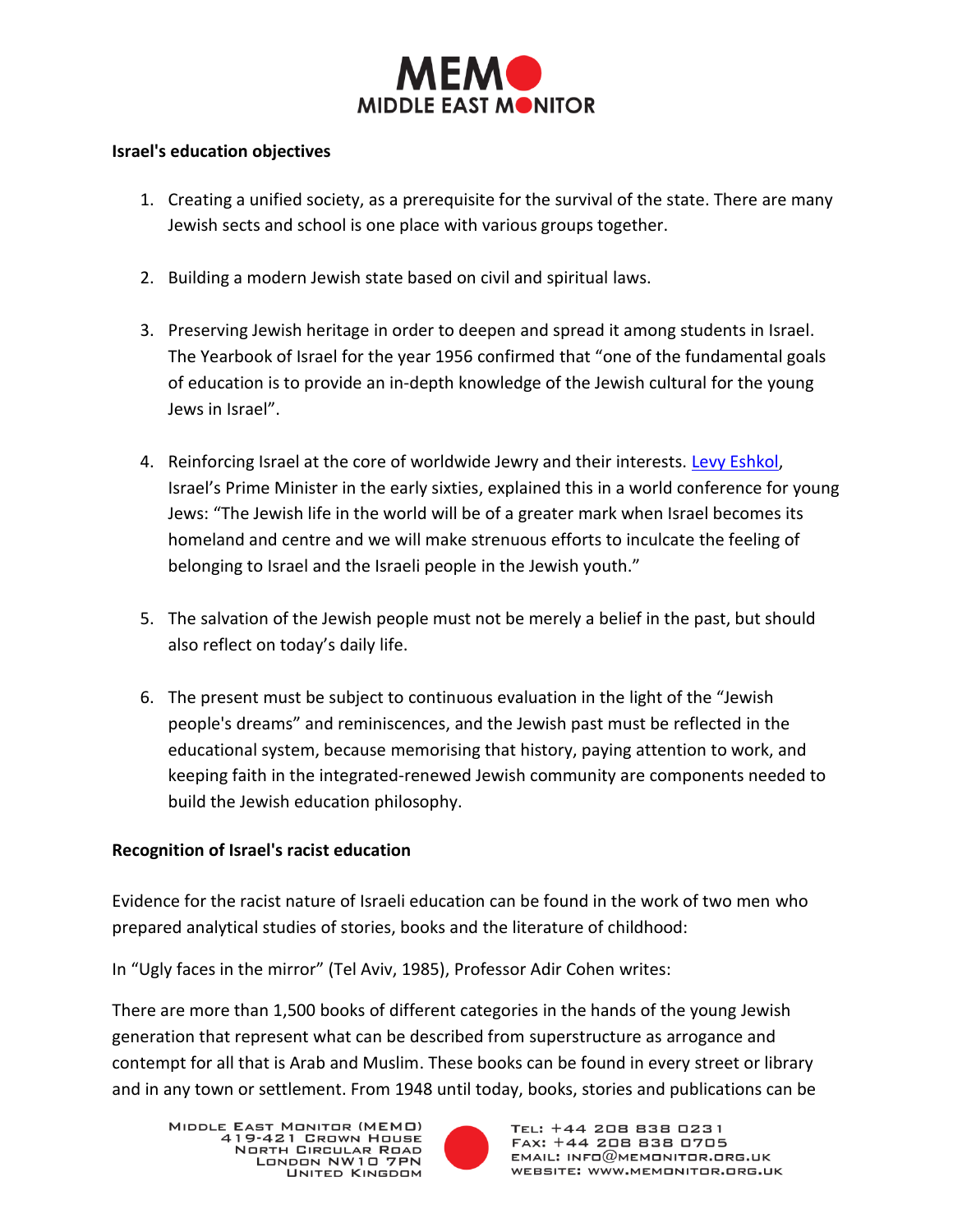

incorporated into two classes: i) those which address the Jewish students in schools and the purely Jewish institutions; and ii) those which are imposed on Arab students in schools and Arab institutions in the Arab towns and villages in Occupied Palestine.

Nili Mendler, a journalist specialising in education affairs at *Haaretz* newspaper, wrote in a commentary on the direction taken by Zionism in addressing the minds of young Jews:

A rapid review of the contents of Human Science research books, including textbooks scheduled officially for students from first grade to the eighth grade (Israel's Readings) and (Israel's modern readings), would show how they are filled with words of contempt and savage inhuman descriptions (of Arabs). Books and references that are approved by the Israeli Ministries of Education and Culture as references for teachers and educators are more racist and more terrible than those used by the students themselves.

It should be noted that what has been mentioned in these books about the Muslims and Arabs is not a quirk of history. Editions published in the sixties and seventies are still in circulation and use, without having been revised. This is an important point, as data and statistics cannot be amended in case the changes reveal Zionist falsehoods about Arabs and Islam in [Palestine](http://www.syrianstory.com/comment23-12.htm) and the rest of the region.

To explain how racial the Israeli curriculum is, it is necessary to take a look at some of the courses in more detail:

### **1. Religious Education**

When the Zionist educational institutions depended heavily on religious faith, they were aiming to establish in the younger generation a belief that would make them hold to and be influenced by the rules of the religion; this was an approach which looked at the child's development physically, socially, emotionally and mentally through the Torah and stories from the Talmud. Zionist educators and intellectuals believe "that the success of religious education in educating the generations that are ready to convey the message of Zionism is the most conspicuous tool in achieving the Zionist goal by fashioning young Israelis and bringing them up in a way that will lead to achieving Israel's objectives and national ambitions and in order to prepare them to go through the fighting stage so as to achieve these goals."

To illustrate the negative impact of some religious education on the younger generation, the following experiment was conducted by American social scientist, George Tamrin, Professor of Sociology at Tel Aviv University. He studied the values and ethics of children in Israeli schools by

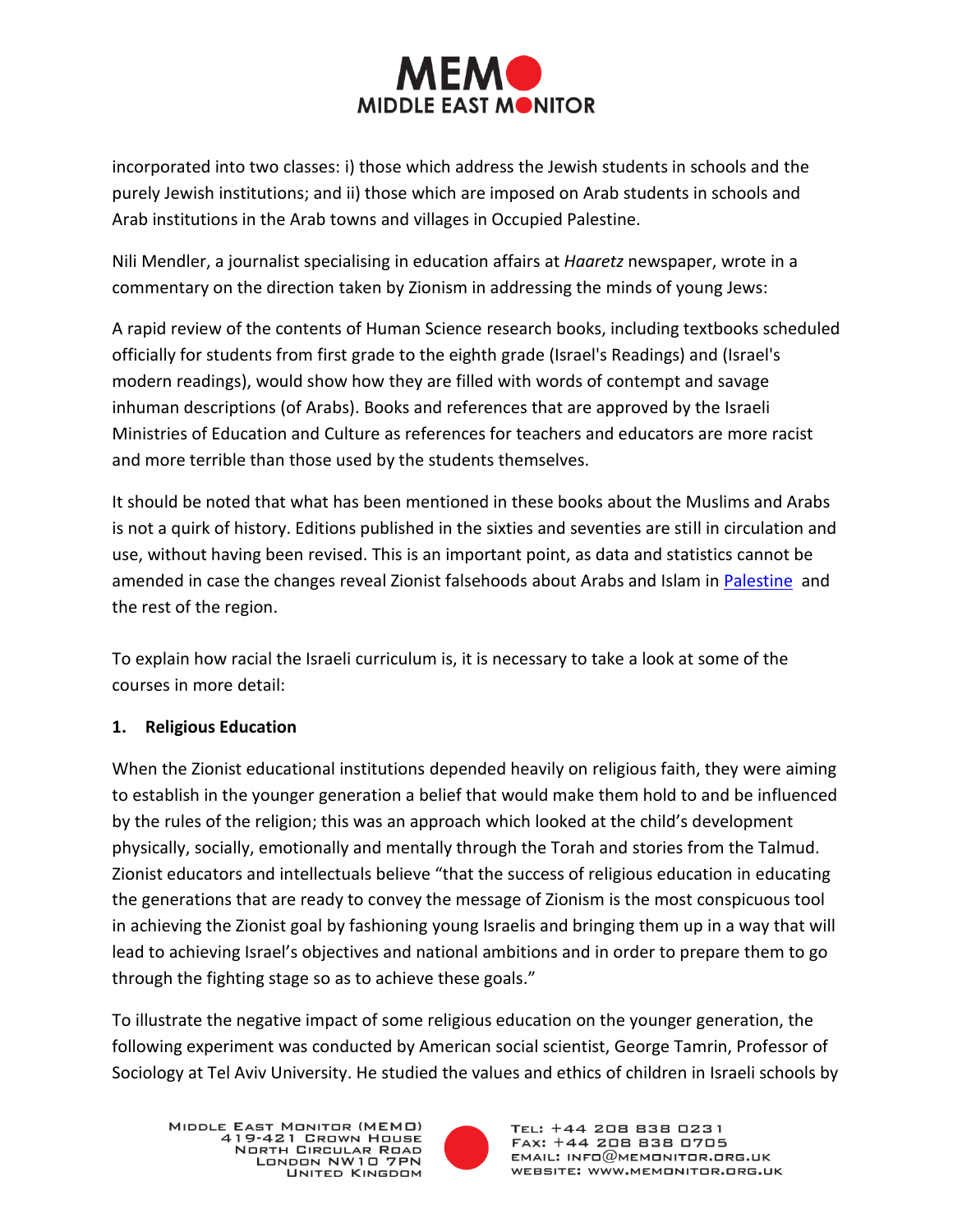

examining the social and psychological impact on students of teaching passages from the Book of Joshua; a hero of the Torah and talmud, with particularly violent and chauvisnistic imagery, as part of the curriculum. Using a sample of 1,066 students of whom 566 were males and 500 females from various schools, the students were read the passage before being asked to answer the following survey questions;

- 1) Do you think that Joshua son of Nun and the Israelis acted rightly or wrongly? Justify your viewpoint.
- 2) Suppose that the Israeli army occupied an Arabian village; do you see that the army should act as Joshua Ben Nun did with the Jericho people? Give reasons.

Sixty-six percent of the students supported Joshua's actions; 8% were unsure, while 26% opposed them.

Among the answers to the second question was: "I think that's good because what we want for our enemies is to fall in our hands, expand our borders, and kill the Arabs and exterminate them as Joshua and the sons of Israel did."

The researcher summarized thus: "The Jewish Ministry of Education has to choose positive models of Jewish heritage to be taught to the Israeli youth not the current models which raise hatred against the Arabs, national transcendence, and hatred of other peoples and other religions." The university administration reacted to **Tamarin's** conclusion by firing him from his post.

### **2. History**

Most of the history textbooks have a selective approach and direction, and incite the reader against Christianity and Islam. The history textbook for class VII ("The Jews... between Christianity and Islam), published in 1973 by the curriculum centre of the Ministry of Education and Culture in Jerusalem, for example, alleges on p14 that "the masses of Christians did not only ban the construction of new synagogues or the renovation of old ones, but also the crowds that had been incited to action by Christian monks, passed by Jewish villages and attacked Jewish synagogues, robbed, looted and set fire to them." The same book went even further in looking at hatred towards Jews and Judaism, explaining that this hatred came about as a result of Christians in Europe in the Middle Ages feeling bitterness towards the Jews because of their economic progress, the fact that they lent money to Christians, and that they dealt with usury.

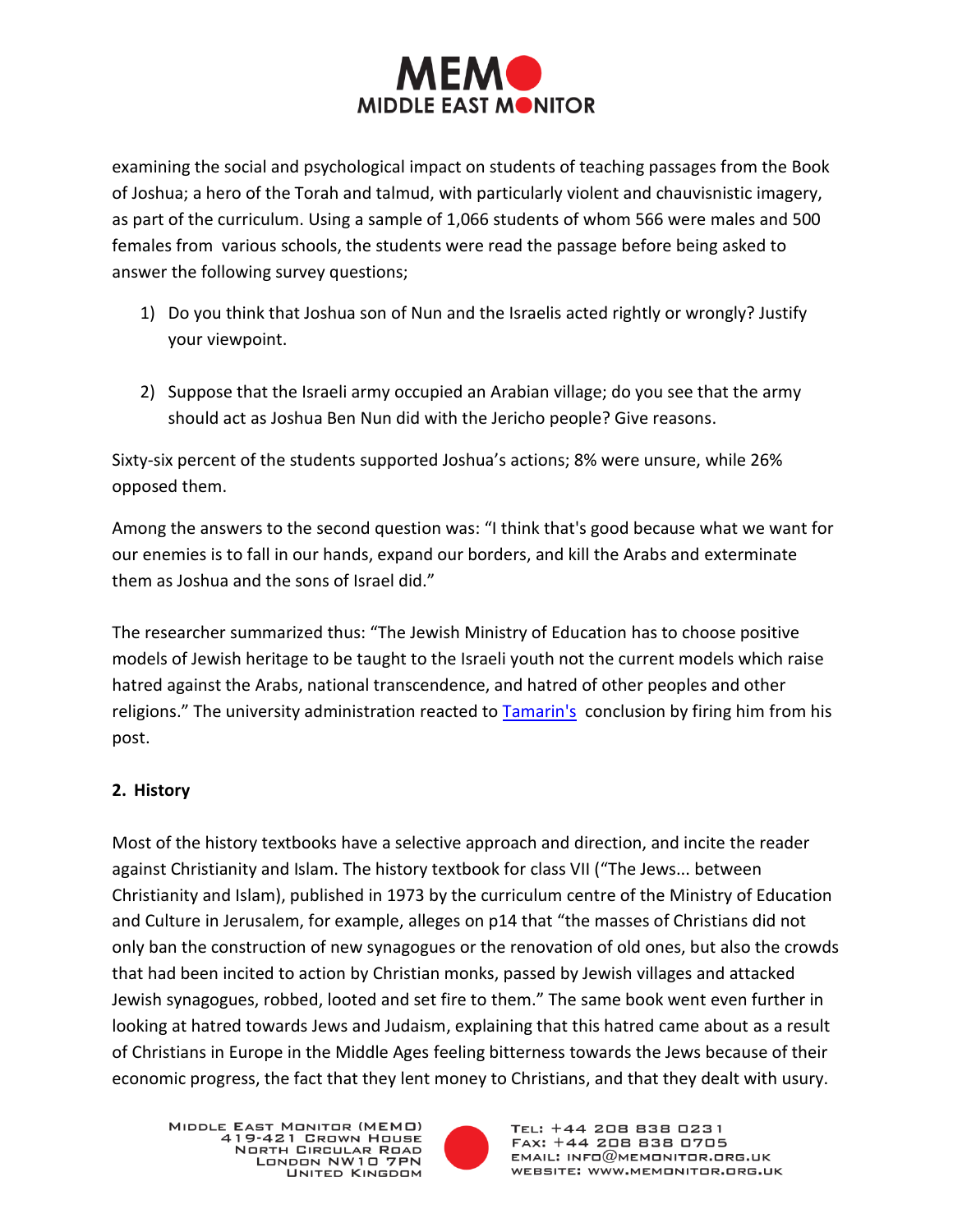

In the same book there is a distortion of Islamic Da'wa (invitation to accept the faith) and conquests; they are described as wars of extermination and extinction. On p29, for example, it says that "the Islamic principles that began in the Arabian Peninsula generated and awakened a deep concern in the hearts." Prophet Muhammad, it is claimed, led "a war of extermination against all peoples and tribes that did not accept his principles, and accordingly he demolished a significant section of the Jews in the Arabian Peninsula."

The Hebrew history books totally deny the existence of the Palestinian Arab people in Palestine, and even deny their existence anywhere else. Dr. Menachem Kidm's book, "A Brief History of Zionism" (1988), makes no mention of the Palestinians at all, and did not recognize Palestine as a geographical and historical fact of the history of human civilisation, even when it was called the land of Canaan.

Such books omit, as a matter of apparent editorial policy, Palestine and Jerusalem during the Islamic era (632 CE onwards) and pay little or no attention to the Christian and Muslim holy place such as the Church of the Resurrection in Jerusalem, the Church of the Nativity in Bethlehem, and the Dome of the Rock, from where the miraculous ascension of Prophet Muhammad took place.

Educational materials for History look at the Arab conflict with Zionism with two main objectives in mind:

- 1) The marginalisation of the Palestinian presence in the land of Palestine/Israel along with the marginalisation of the villages and towns from which 750,000 were driven by Zionist militias in 1948 in an act of what would today be labelled ethnic cleansing. There is no mention of any leading Palestinian figure in any of the textbooks; Palestinians figure only in terms of weakness.
- 2) The marginalisation of Israel's role in the Nakba (Catastrophe), holding the Palestinian people responsible for its consequences and the injustices inflicted upon them. The textbooks do not hold Israel accountable for the terrorism and disaster inflicted on the Palestinian people. The Palestinians, according to this Zionist narrative, brought the Nakba on themselves and must pay the price; Israel is innocent of the blood that was shed.

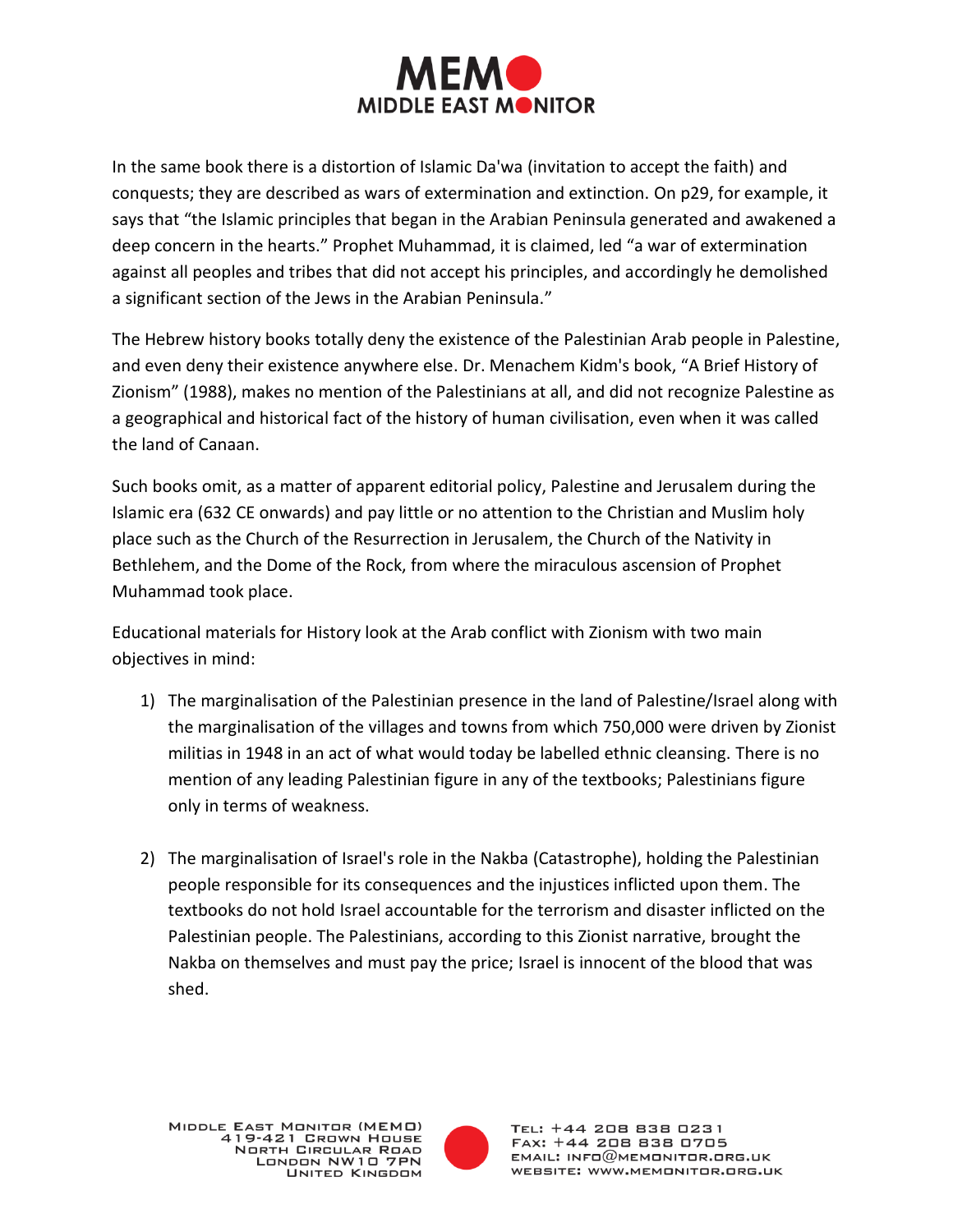

#### **3. General Geography, Geo-political books and National Education:**

Geography books in the primary, preparatory and secondary phases, as well as those used in community colleges and teacher training all follow faithfully the core Zionist values, to the extent that "Israeli territory" includes the land occupied and settled illegally by Israel since 1967 in addition to the land declared to be the Zionist state in 1948. In other words, the textbooks reflect the expansionism of Zionism. Accompanying and support [material](http://www.syrianstory.com/comment23-12.htm) also refers to the Levant, Iraq and Egypt.

In "The geography of our country Israel" written by Ojaram Arte and Elisha Efra, there are no specified borders to the state of Israel as the current generally-accepted borders are subject to political change and do not represent the borders of ancient Israel. Among the book's most important objectives are:

- 1) Eradicate the name of Palestine as a distinct political entity and as part of the Levant.
- 2) Suggest that "Palestine" and the "Arabs" only arrived following the Islamic conquest.
- 3) Referring to natural landmarks and sites by their historical names (many of which are actually Arab Canaanite in origin) in support of the Zionist historical narrative, specifically the attachment to Judaism and the Torah.
- 4) Accusing the [Arabs](http://difaf.net/main/?p=3866) of destroying monuments and civilisation and allowing the spread of disease, and suggesting that they are a people who let the land of Israel/Palestine go to waste, only to be revived by the Zionists in the state of Israel. The book illustrates this with pictures of devastated land in Palestine compared with well-cultivated land in Israel.

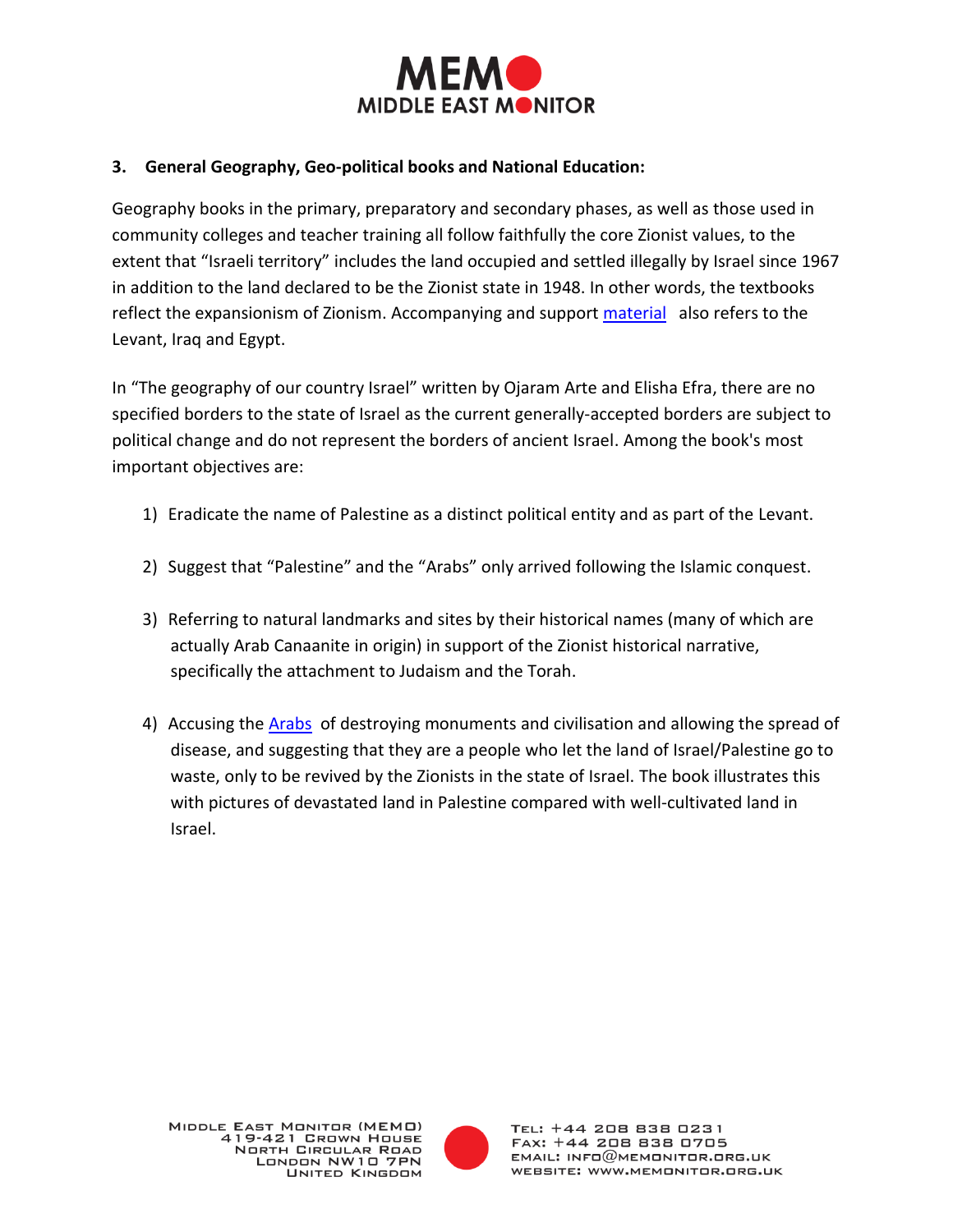

#### **4. The educational values of Zionism**

It is easy to conclude that the education system in Israel is based on a spirit of militarism preparing the students from an early age for enrolment in the Israel Defence Forces. This has been the case since 1948 in an attempt to create "new Israelis" of the kind who "returned" after 2,000 years to "reclaim and rebuild" the land. The militaristic approach intensified after the war of June 1967 when Israel occupied more Arab land. It is in this sense which has permitted and encouraged retired military officers to take senior political roles in Israel. In such positions, they have been able to encourage Zionist education and have, in the process, become role models for young Israelis. Among the roll-call of such people are Yitzhak Rabin, Ezer Weizman, Ehud Barak, Ariel Sharon, Moshe Dayan, Yigal Allon, Yisrael Galili and Rehavam Zeevi, all pioneers of armed settlement on Palestinian land. Researcher and journalist Erna Cazin has said that anyone who studies the Israeli curriculum across all stages of education will notice that it is "based on nurturing the spirit of militarism and volunteering for the army, and preparing the child to grow up to become a combatant".

According to Hagit Gur Ze'ev of the Centre of Critical Education at the Institute of Kibbutzim: "The education of militarization is being achieved in different ways; on Independence Day kindergarten kids climb on the tanks and decorate their classes with flags of the Israeli army units instead of celebrating the values of democracy, equality and peace. Even on other religious holidays, the messages conveyed to students are often related to military concepts and values. There is always a distinction between: 'we and they' and 'good guys and bad guys'. We and they refer to the third party which is always the bad persons. For example, on Hannuka holiday (festival of lights) the others are being depicted as evil and the Jews are the good guys, and likewise the Egyptian pharaohs on the Easter holiday, the Arabs on Independence Day, and the Romans on the Pentecost holiday. Noticeably, the education system ignores the culture and meaning of democracy which are supposed to be circulated in these festivals."

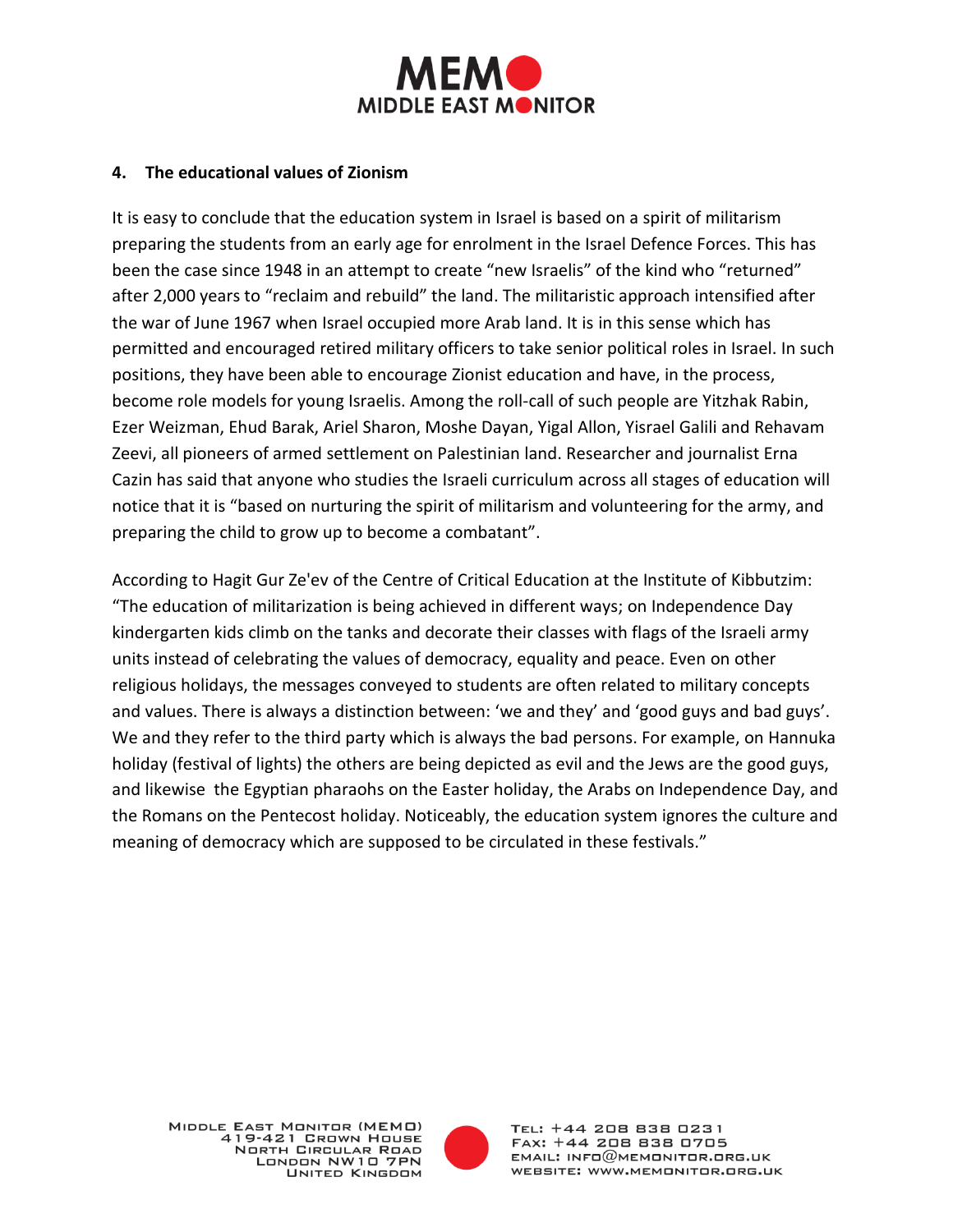

#### **5. Israeli children's literature**

#### **Children's literature in the formal curriculum**

In Israel's reading books for the third grade in 1971, there is a statement (p332) which refers to the method of expulsion and deportation to which thousands of Palestinians were subjected: "They fled across seven routes, were brought down, fell and were beaten painfully and thus those arrogant people were scattered."

According to Professor Ader Cohen, Head of Education at the University of Haifa, the conclusion he reached when writing his book "The reflection of the Arab personality in Hebrew children's literature" (1985), was that "the students agree on a very serious viewpoint, which is expelling the Arabs from Palestine (Israel) and to expel the family of any Arab who stands in the way of Israeli government projects and aspirations". This was based on a survey of his students, who included 520 young Jews from the city of Haifa. Furthermore, he said: "In the eyes of the students, the Arabs hate the Jews and we cannot make peace with them, because they [the Arabs] believe that we took their land. These students believe that the Arabs should be moved to any possible state, because they have several Arab countries while the Jews have only one. Because of the bloodshed in this country, people like Meir Kahane and Rehavam Zeevi, who both advocated the 'transfer' of Arabs from Israel, and Ovadia Joseph, who called Arabs 'cockroaches in a bottle', demand the expulsion of Arabs from Israel."

[Professor Cohen](http://www.syrianstory.com/comment23-12.htm) revealed publicly that the results frustrated him because Hebrew children's literature imposes a reality on Jewish children which takes away their childhood and innocence. They develop feelings of anxiety and tension and a constant fear of the unknown.

#### **Children's literature beyond the curriculum**

Books about [child-rearing](http://members.tripod.com/alabasters_archive/childrens_hate_lit.html) seek to develop their emotions and focus their minds and capabilities towards selfishness based on segregation, blatant discrimination and the denial of the other and the rights of the other; the latter are, of course, the Palestinians. Such books bring the readers up on cruelty, disregard for the lives and dignity of people and a fanatical nationalist extremism. Dozens of books, stories and anecdotes are devoted to feeding the young readers with hostility towards everything Arab. Among the best-sellers in this category are "Tchuptchik Girls" and "Four Friends and the Gish Etzion Operation" which are both written by Arnona Gadot; Rafael Sahar's book about children who "Break through the pyramids"; H. Orgil's book about a "Band of Friends After the Terrorists" and Haim Eliav's book about "The Children of the Old City Fight the Infiltrators". One book published by Haim Gibory is about a

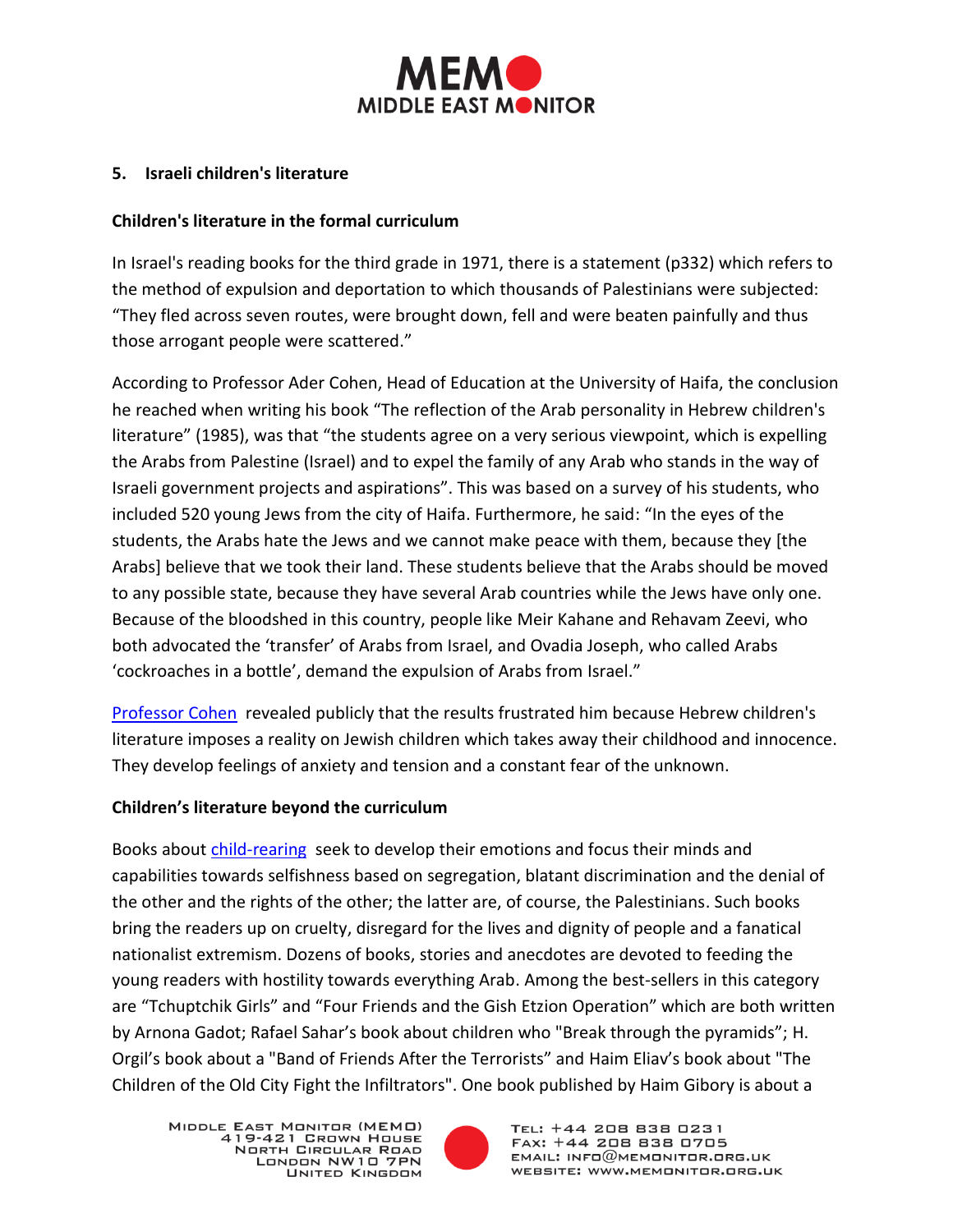

courageous band named "Havuoz" (literally translated means to 'give strength') who easily defeat all the stupid Arabs. But the real bestsellers, which have an almost legendary circulation, are the books of two authors who themselves have names of great significance: The first being Ido Seter ("Seter" meaning 'secrecy') whose hero is named "Oz Yaoz" ("Oz" meaning 'strength' and "yaoz" meaning 'will have courage') and the other being On Sarig ("On" meaning 'potency' and "Sarig" meaning 'grid') whose hero is Danidin—the invisible child.

Writing in Haaretz newspaper in Israel, education specialist Nili Mendler revealed the brainwashing that has been introduced in children's literature with regard to the image of the Arabs; as long ago as 1983 she acknowledged that the Arabs appear in Hebrew textbooks as "monsters and bastards". Dr.Daniel Bar Tal, an [education expert](http://www.syrianstory.com/comment23-12.htm) at the University of Haifa, also described what was written in Jewish children's literature as brainwashing to hate Arabs.

## **The image of Arabs in contemporary Zionist literature**

Describing clashes between Arabs and Jews around Safad in 1921, Ehud Ben Ezer writes, "The Arabs carried out brutal acts as they surprised the Jews, beat them and started to steal their property and to kill them." The story goes on to refer to Arabs as rapists and murderers and says that they only understand the language of force: "The harsher and stronger you treat" the Arab, "the more he respects you. If you treat him softly, he will think that you are scared of him and rebel."

Arab captives are characterised by [Nathan Shaham](http://neinawa.com/vb/viewtopic.php?f=11&t=12&view=unread) in his series of short stories, The Green Fall, by their "cowardice, betrayal and lack of values". Further, when the soldier removed the chains, he says, "with great difficulty, I prevented the prisoner from kissing my hands, he did all what I ordered him to do; brought me the water along with other tasks that I assigned him. He returned back to me every time like a dog who returns to his hut."

Another character, an *Israeli soldier*, says, "We fired a volley of machine-gun fire that killed him. I didn't like the way he died as I would have loved him to die with an explosion of a mine underneath him."

### **Religious education and religious schools in Israel**

Due to its central role as a pillar of the state, education has been bolstered by successive laws passed by the Israeli Knesset (parliament). The Public Education Law, 1953 requires the state to manage the education in all official institutions and to oversee the curriculum approved by the Minister of Education. Article II says, "education in the State of Israel must be based on the

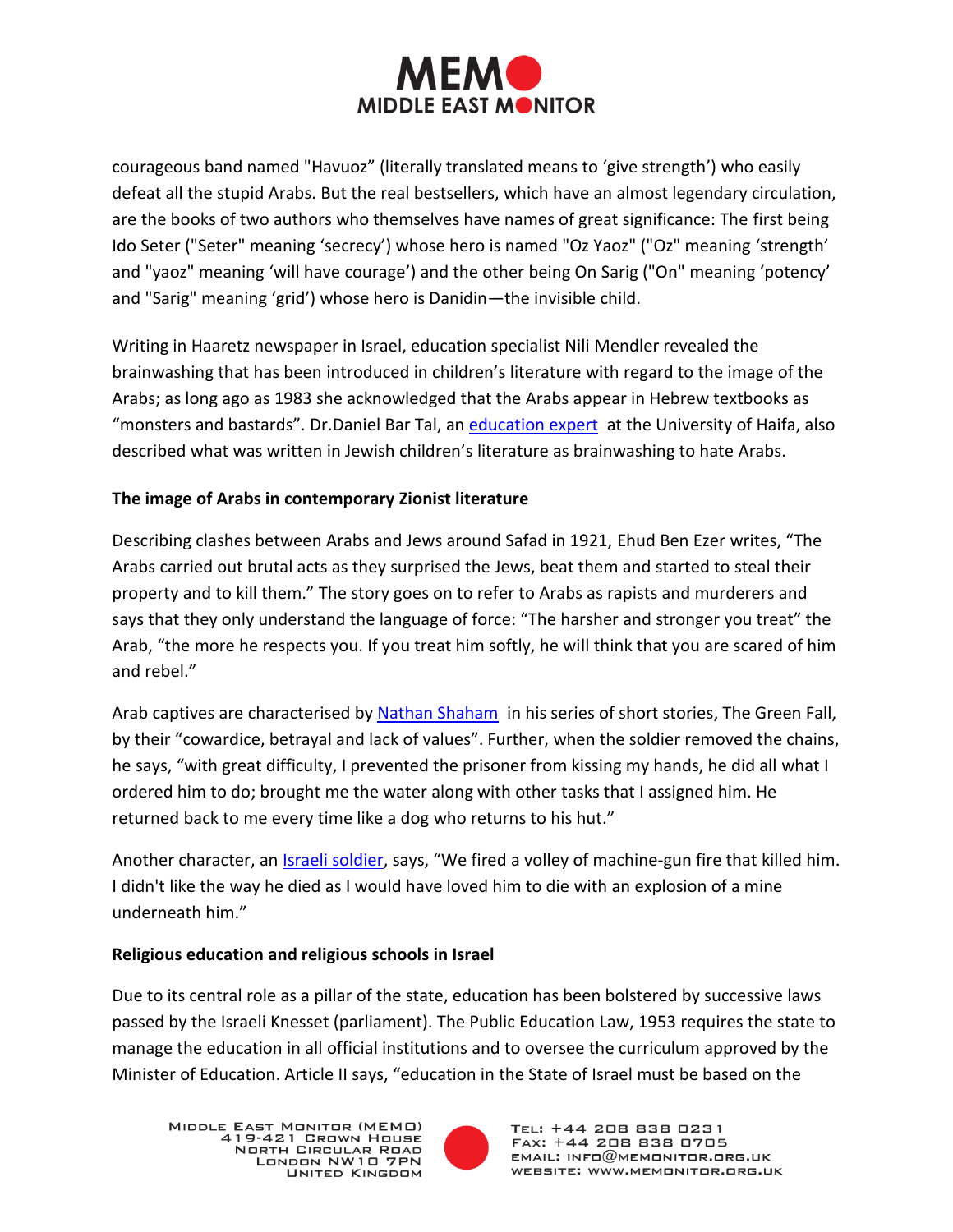

values of the Jewish culture, loyalty to the State of Israel and the Jewish people and the achievement of the principles of leadership in pioneering Zionist work."

This law guaranteed the independence of public religious education although this shares a foundation with public non-religious education; the former has a religious curriculum absent from the latter. The ultra-Orthodox Jews don't follow the public framework and retain complete independence.

Amendments to this law in 2000 changed the objectives of public education to include consolidation of the principles and values which were announced at the establishment of the State of Israel, i.e. that Israel is a Jewish state; the study of the Torah and the history of the Jewish people; Israeli heritage and Jewish traditions.

Religious schools focus more on religious education than the ordinary public school; daily prayers are included in the timetable, male students must wear the kippah (skull-cap); Jewish holidays are celebrated and all students study the principles o[f Judaism.](http://www.ahewar.org/debat/show.art.asp?aid=242799)

In Israel, religious people are divided into two basic trends:

1. The religious ultra-Orthodox, whose leadership came to an agreement with Israel's first Prime Minister, David Ben-Gurion, that their followers would be exempt from military service in order to devote themselves to study of the religion. Ultra-Orthodox Jews make up around 18% of the Jewish population of Israel. Their religious schools are called "Yeshiva".

2. The Zionist religious current has considered itself, from the foundation of the state to be an integral part of the Israeli tapestry. Zionist religious Jews consider military service to be a religious duty as well as a civic duty. They represent around 7-10% of the Jews in Israel and have are generally represented in parliament by the Mefdal Party, to which most illegal settlers belong.

Until the late seventies, the proportion of religious people in the Israel Defence Forces was less than the percentage they represented in the total population. The secular kibbutzim (residents of the communal villages) dominated. Since then, however, that position has altered dramatically; more and more kibbutzim felt less inclined to view military service as a duty they owed the state, while religious Zionists began to push for "Yeshivot Hesder", essentially military religious schools funded by the army and attended exclusively by members of the religious Zionist movement following their graduation from high school.

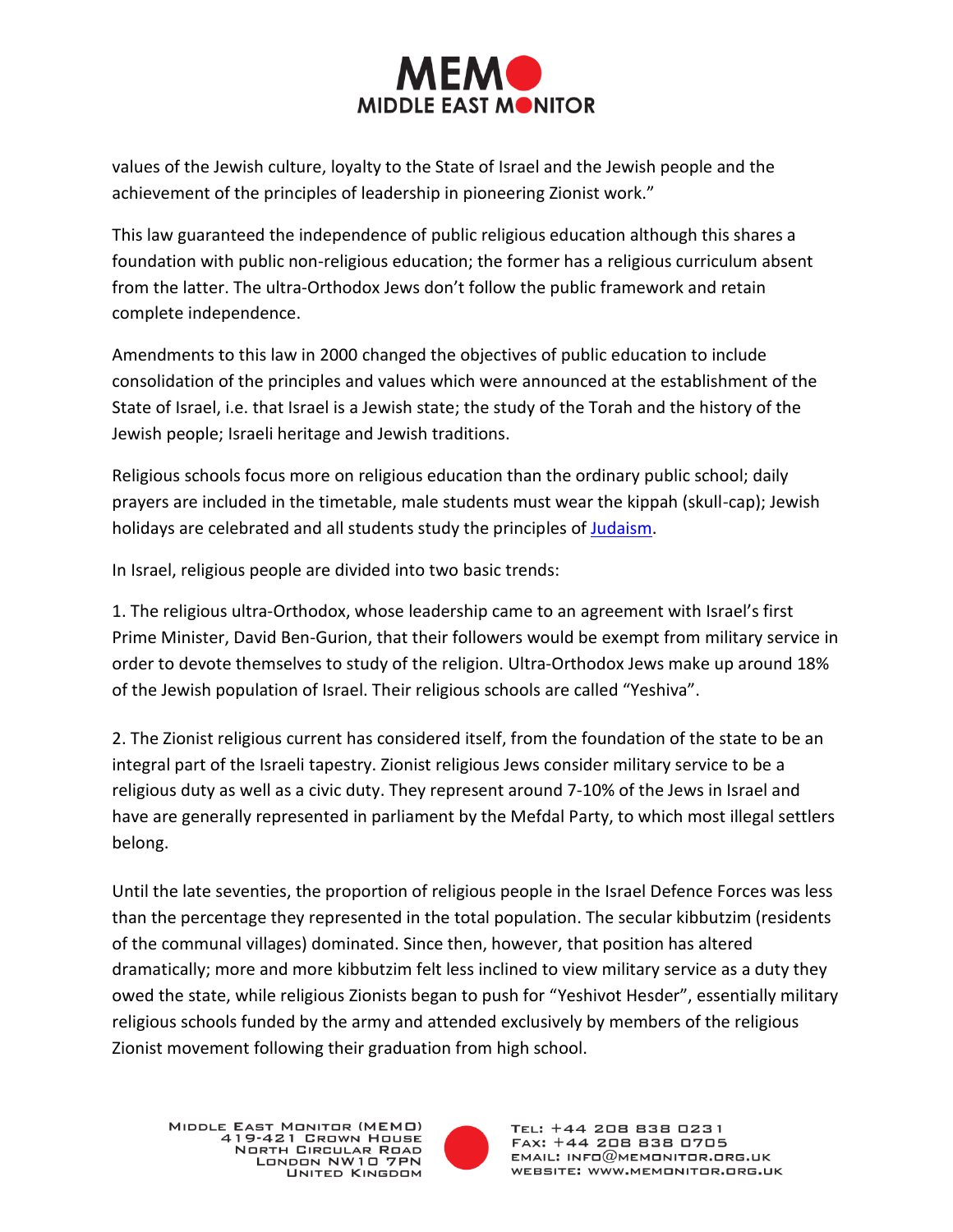

The rabbis who oversee these schools have sought to guide the motives of these young people so that they will volunteer to serve in combat and other select army units. To do so, the rabbis have emphasised the values of sacrifice for the homeland. In addition to preparing them mentally and philosophically for their time in the army, these schools taught students how to use weapons and took them on military exercises as part of their overall education. School fees are paid by the army, which also pays for the rabbis, who have full control over the curriculum. The government has no say over the education of students in such schools, to the extent that students are taught to reject democratic values of the type espoused, in theory at least, by Israel. Indeed, students receive an extremist religious education based on racism and xenophobia.

Most students spend eighteen months in the military schools, during which they fulfil their military service; post-graduation, they spend an additional thirty months in the IDF. There are 42 such schools, all of which operate with the slogan: "Military service and the fighting spirit are communal tasks imposed by religion for the leadership of the Zionist project." Students, therefore, do not view military service as something that lasts three years and is finished; it is a gateway to a role in the state machinery and the decision-making process.

Religious groups dominate the leadership of elite units in the military, up to 60% in some cases. Graduates of the Yeshivot Hesder are not only pushed towards leadership positions in the army, but also in the intelligence services. Although the identity of those in the Israeli intelligence agencies is usually kept secret, press leaks confirm that religious officers are common within the internal intelligence service Shin-Bet, which is the most influential of the agencies in decision-making circles in Israel. The police and border guards services also benefit from a high proportion of graduates from the religious-military schools.

#### **Devotion to the culture of hatred and crime**

Many religious legal opinions help to perpetuate a culture of hatred and encourage Jewish youth to adopt racist positions against Arabs and Muslims. Such rulings even pave the way for people to commit atrocities against the Palestinians. Perhaps the most serious rulings learnt by the students of the religious military schools are those issued by Rabbi Mordechai Eliyahu, former Chief Rabbi of Israel, and the most important religious authority of the religious Zionists.

Opinions published by Rabbi Eliyahu have been turned into teaching materials used by other rabbis. He has called for the complete eradication of the Palestinians. Moreover, he considers

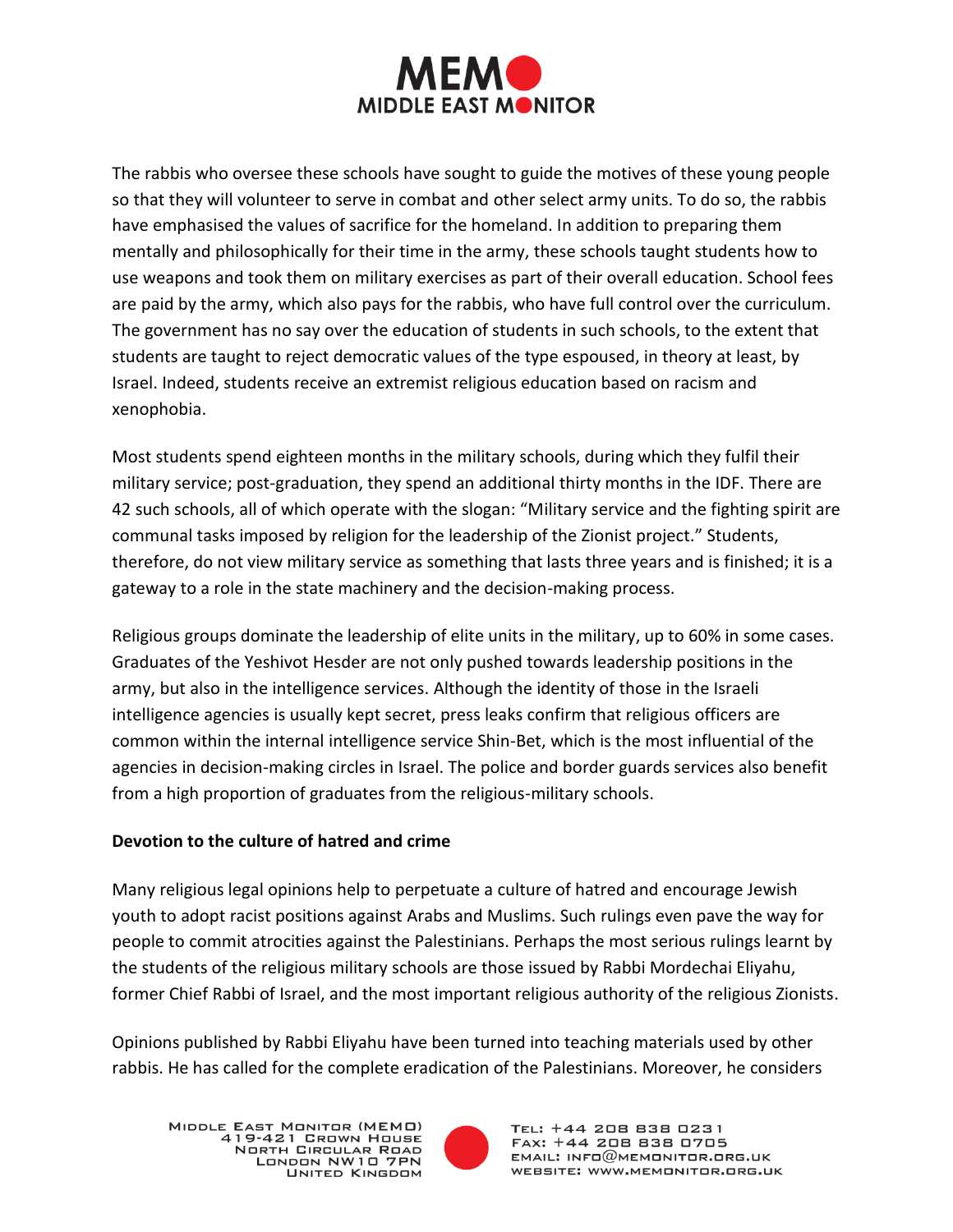

this as not just an opinion, but "a duty imposed by the Lord which must be implemented by the Jews."

The students of Rabbi Eliezer Melamed, director of the [military school](http://www.annabaa.org/nbanews/63/218.htm) in Tafoh settlement, were given his approval to steal crops from Palestinian farmers, as Palestinians were ruled to be part of the "third parties" from whom Jews might seize property.

Polls in Israel reveal that the vast majority of people believe that members of Ultra-Orthodox Jewish sects should serve in the military. In 2008, 800 members of the ultra-Orthodox groups left religious school and signed-up for military service, declaring that "the Torah is not our profession". In 2009, this figure was 2,000, signalling a major change in the religious make-up of the Israel Defence Forces and leading to a blurring of the previous distinction between the religious and military spheres of life.

From the above it can be deduced that education has been transformed into a religious-military process influenced by prominent and very extreme members of the [rabbinate.](http://www.ahewar.org/debat/show.art.asp?aid=242799)

# **Opinion polls and studies on the racism of young Israelis against the Palestinians, especially Israel's Palestinian citizens**

A study by the Van Leer Institute in Israel questioned 600 young Israeli men and women on their opinion of the Arabs in Palestine. Those polled were aged 15-18 and the results of the survey were as follows:

- 92% believe in the Zionists' right to all of Palestine.
- 50% want to reduce the financial rights of the Arabs in Palestine.
- 56% reject complete equality with the Arabs and 37% want equality with Arabs only during military service.
- 40% have demonstrated their support for any underground movement to retaliate against the Arabs.
- 30% support the Kach terrorist movement.
- 60% would agree to the [expulsion](http://www.saaid.net/Minute/32.htm) of every Arab from Palestine.

The President of the Follow-up Commission for Education Issues in 1948 Occupied Palestine, Hala Espanioly, sent a sharply-worded letter to Israel's Minister of Education, Gideon Saar, denouncing the ministry's plan for dealing with Israeli students' tendencies towards nationalism, racism and anti-democracy. The letter referred to the worrying degree of racism

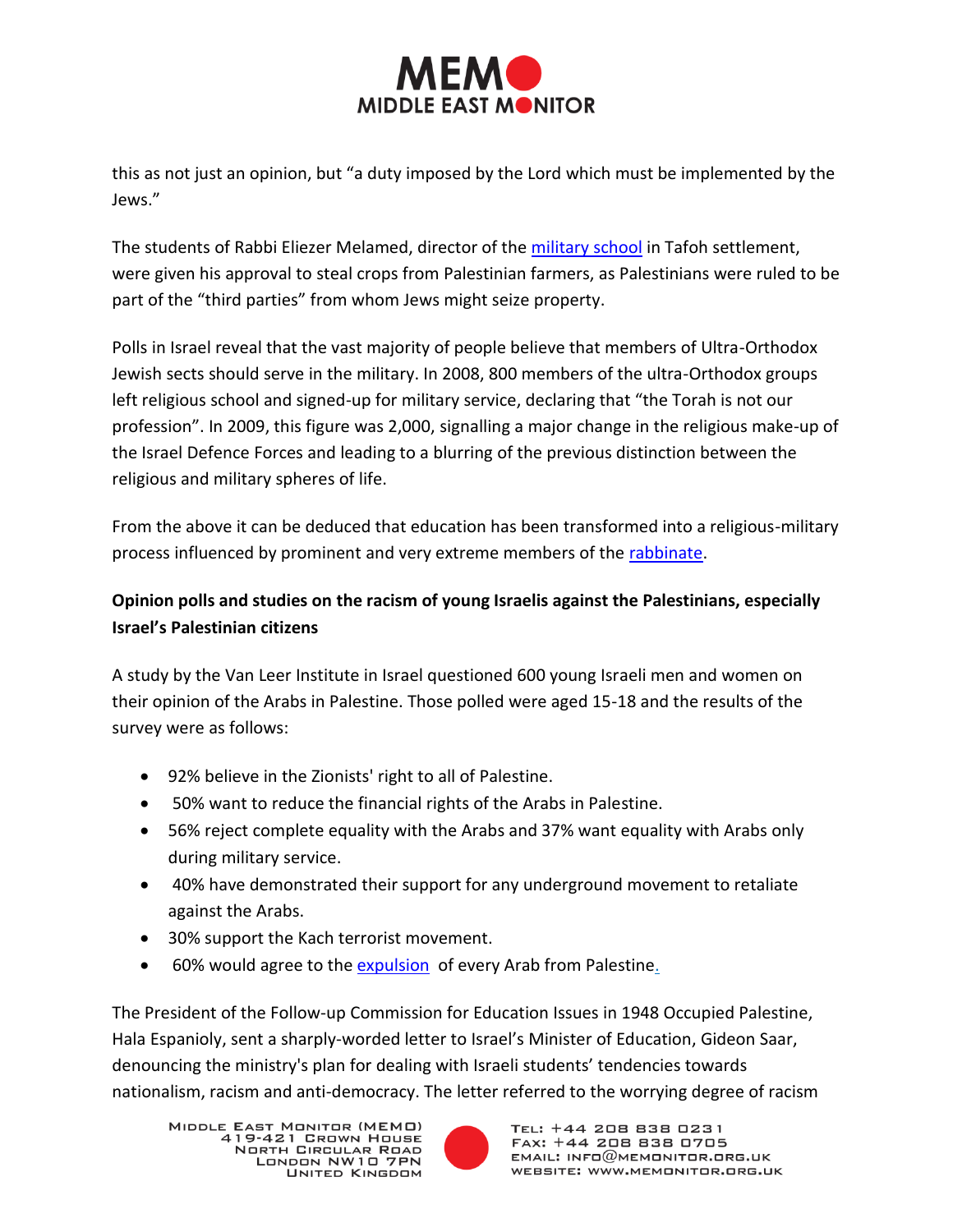

among young Jews. Surveys show, for example, that 50% refuse to learn in a class with an Arab student; 70% believe that in the event of a conflict between state security and democratic values, security should prevail; and 50% refuse to live with Arabs in the same neighbourhood.

Dr. Espanioly added that what makes the matter worse are Israeli government policies which have introduced changes to the civics curriculum and trips to the occupied city of Hebron, and the enactment of the Nakba law which suppresses the Palestinian historical narrative and leads to the intimidation of teachers for the mere mention of the word Nakba in schools. She warned that such policies strengthen nationalist and anti-democratic tendencies among Jewish students, which, in her opinion, undermine the pillars of the democratic system. In her [conclusion,](http://www.qudspress.com/?p=110751) she demanded changes to the plan to focus on the values of democracy, pluralism, tolerance and mutual respect, in addition to the allocation of resources and efforts to combat the rising racism in Israeli society.

It has also been recognised by Dr. Espanioly that despite the attempt made in 1999 to introduce a simple modification to the objectives of education as set out in the official Israeli Education Act, followed by the attempt of her committee to legalise objectives for Arab education, there was no response from members of the [Knesset](http://www.syrianstory.com/comment23-12.htm) or the parliamentary education committee.

### **Were Israeli curricula amended after Oslo?**

A group of education specialists studied Israeli textbooks, children's books and novels in an effort to demonstrate that the "demonisation" of the Arabs and Palestinians permeates most of the literature, distorting history to offer a cover of legitimacy to the Zionist entity. According to these scholars, Israeli curricula have gone through three stages of development; the most recent is the post-Oslo period which saw partial recognition of the Palestinian people's history through the "new historians" and their work. However, a new phase can be observed which returns to the racist roots of Zionism and portrays Palesinians, Arabs and Muslims in the ugliest possible fashion.

In the post-Oslo period in the nineties, when the Zionist "moderates" dominated education, most Israeli textbooks said that the cause of the conflict between the Palestinians and Israelis is the cultural difference between the two peoples and not the colonialist nature of the Zionist movement. A grade nine history book written by Eyal Naveh and titled, "The twentieth century: on the threshold of tomorrow", belongs to the new historians' school and has tried to remove racism, offered some indirect acknowledgement of the Nakba without mentioning it: "The Arabs saw the Zionists as a strange element for several reasons, including the Western and

MIDDLE EAST MONITOR (MEMO) 419-421 GROWN HOUSE NORTH CIRCULAR ROAD LONDON NW10 7PN UNITED KINGDOM

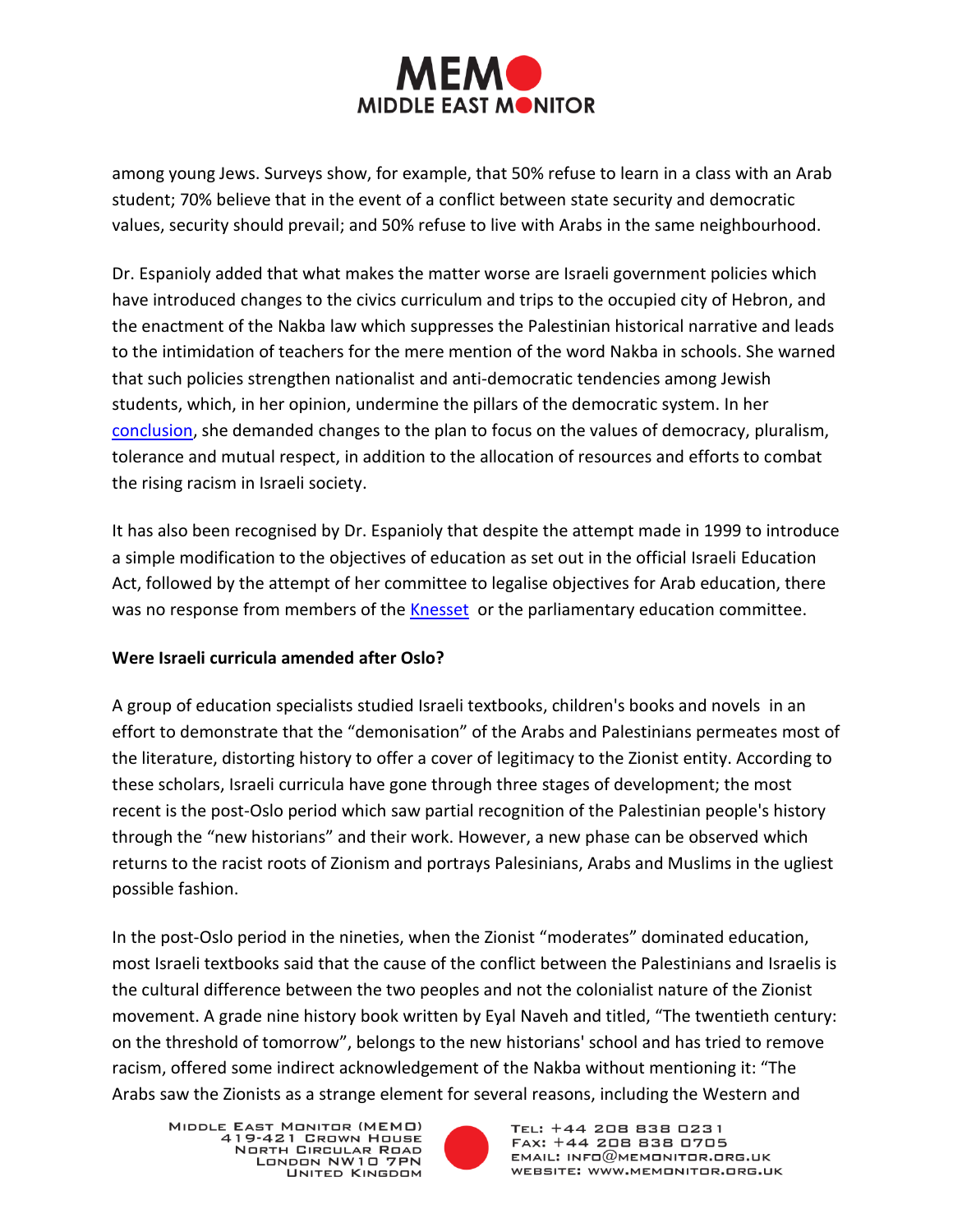

modern lifestyle which they brought and which was inconsistent with the lifestyle of the traditional Arab community." Hence,the resistance of the Palestinians against the Zionists was not based on nationalism, patriotism or civilisation, but on fear of "modern Western life".

In chapter IX, Naveh writes: "The Arab Palestinians were not organized, yet in the framework of political movements and institutions, as the Zionist movement was. The overwhelming majority, which consisted of cultureless farmers, was subject to the influence of religious and traditional preachers who thought that the Zionist settlement is a type of sorcery that affects the Muslim holy places and is contrary to the Arab traditions. Any possibility of cooperation between Jews and Arabs has been prevented in advance despite the efforts of the British to establish cooperation between the two communities." This was what the new historians said when re-writing the history of the Zionist entity with some recognition of the Palestinian people. However, they rigged Palestinian history and did not recognise the right of Palestinians to their land and a right to return.

It is noted by some critics that the maps published in these "moderate" textbooks do not recognize the "Green line" (armistice boundary) and that there is no reference to Nazareth or to any other Arab city in Israel. In most of the maps in geography or civics books, the illegal settlements in the West Bank are regarded as part of Israel. One Israeli researcher has questioned this: "When Palestinians write the name Palestine on their maps, it is considered incitement. If so, what can we say about the books that call the West Bank [Judea and Samaria?](http://www.alqudsnews.net/news/index.php?option=com_content&view=article&id=2730:----48&catid=54:2011-01-14-14-36-42&Itemid=237)

A number of researchers deny any change, even small, in Israeli curricula after Oslo. In the midnineties, Bar Tal examined Hebrew books for literature, history, geography and civics, and found that they glorified the Israeli- Arab conflict. In the books used by the ultra-Orthodox groups, the conflict was portrayed in the darkest colours and the Arabs in very negative stereotypes. Reserach in 1997 found that Hebrew teaching books were still using outdated material which did not reflect the supposed peace process.

One researcher said: "It seems that peace has remained outside the boundaries of the school, as it is perceived as something that belongs to politics which opinions differ about, or as a slight deviation from the course of Israeli history that is full of wars. And this indirectly implies the question: What is the use of changing the books if peace, according to the above perspective, is a short chapter that won't last for long?"

The period when Limor Livnat, from the Likud party, took responsibility for Israel's Ministry of Education (2001-2006) was marked by the rise of the extreme right-wing in charge of the Israeli

MIDDLE EAST MONITOR (MEMO) 419-421 GROWN HOUSE NORTH CIRCULAR ROAD LONDON NW10 7PN UNITED KINGDOM